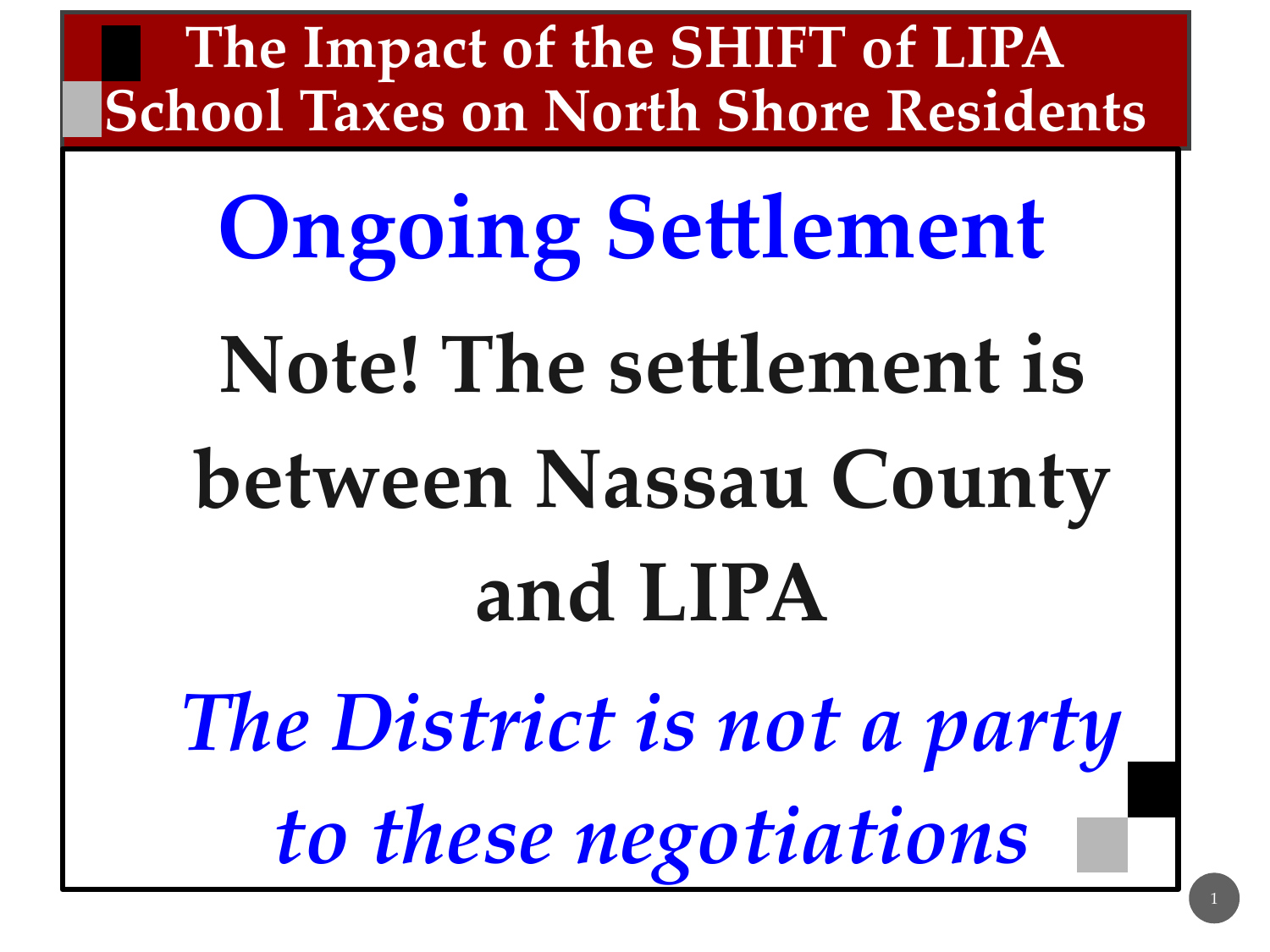**Facts About the Proposed LIPA Glide Path**

*The proposed LIPA Plan reflects a Shift of school taxes to North Shore residents each year over (5) years as follows:*

|                   |         | <b>LIPA Payment</b> | <b>Yearly Shift of</b><br>Offer Taxes from LIPA |
|-------------------|---------|---------------------|-------------------------------------------------|
| <b>Base Year</b>  | 2021-22 | 15,663,034          |                                                 |
| Year 1            | 2022-23 | 12,906,767          | (2,756,267)                                     |
| Year 2            | 2023-24 | 11,061,516          | (1,845,251)                                     |
| Year <sub>3</sub> | 2024-25 | 8,672,846           | (2,388,670)                                     |
| Year 4            | 2025-26 | 8,457,816           | (215,030)                                       |
| Year <sub>5</sub> | 2026-27 | 8,378,495           | (79, 321)                                       |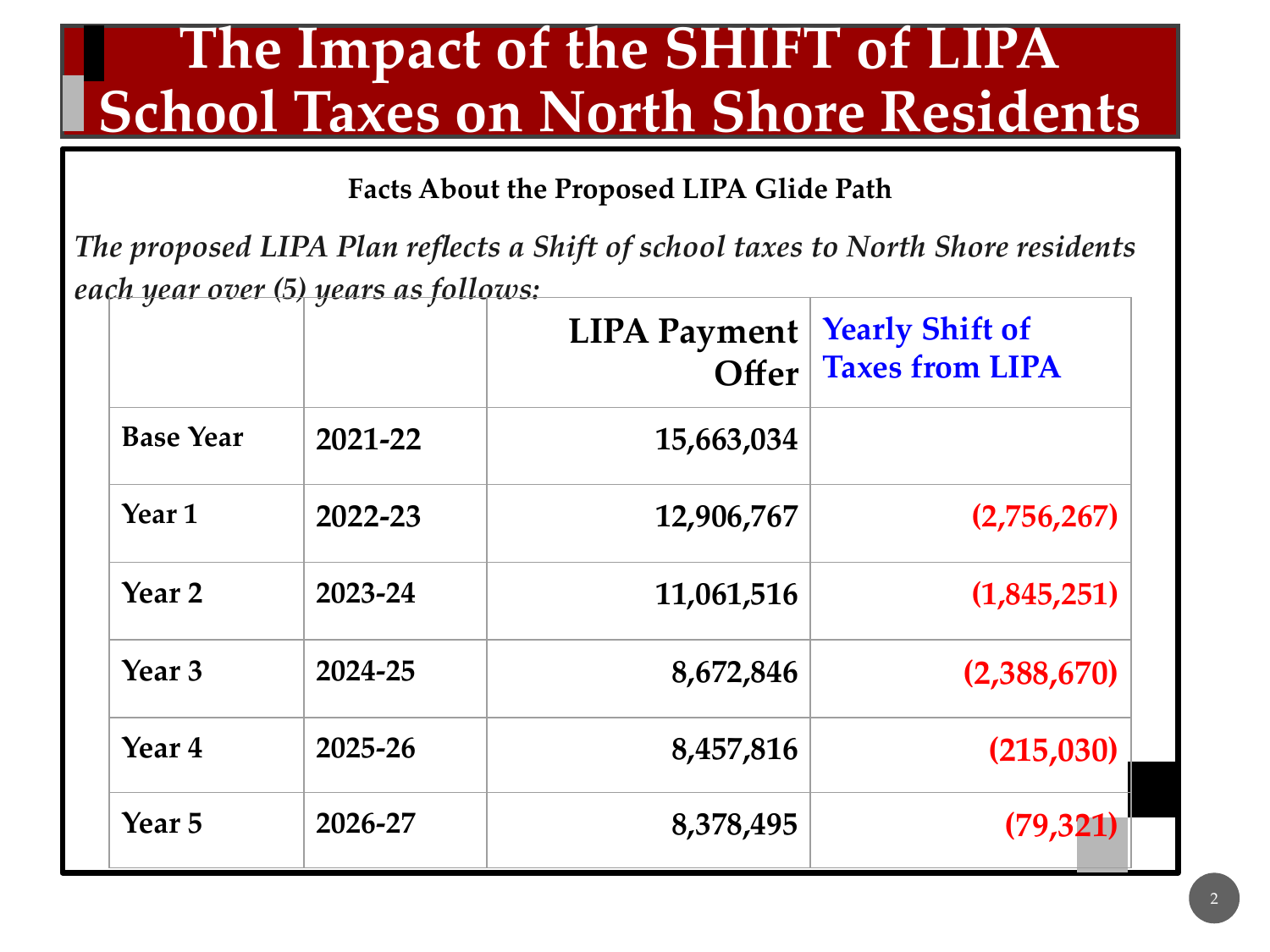- **Impact on Homeowners-Year One Only**
- **● How the projected shift of \$2,756,267 affects homeowners. It assumes the shift occurs from class 3 to the remaining three classes (1, 2 and 4)**

**Total Shift in Year 1-\$2,756,267**

| <b>Class Share</b> |             |
|--------------------|-------------|
| Class 1            | 2,493,390   |
| <b>Class 2</b>     | 48,420      |
| Class 3            | (2,756,267) |
| Class 4            | 214,457     |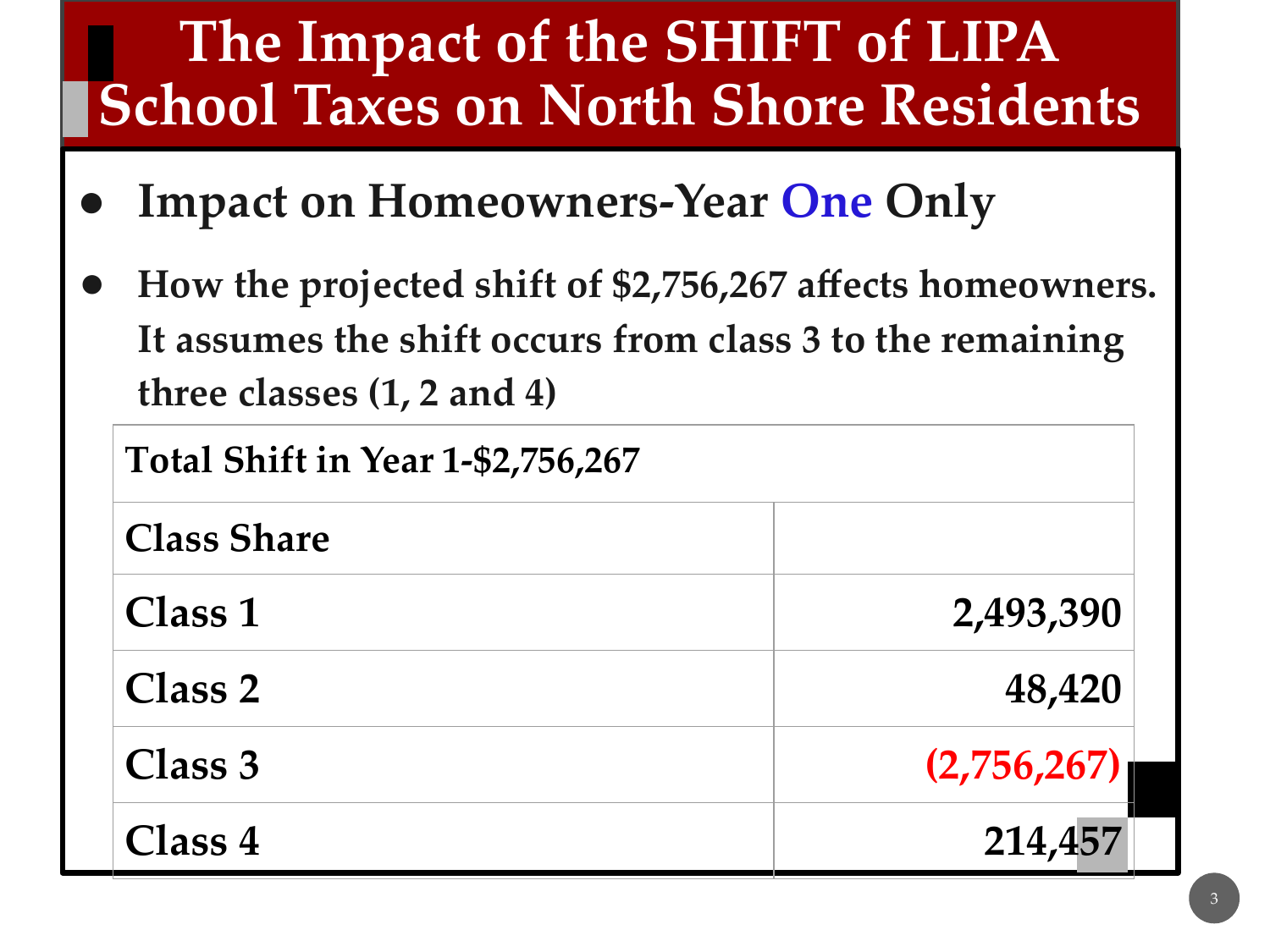#### **Class 1**

**One, two & three family homes and residential condos of three stories or less**

#### **Class 2**

**Apartments, coops and condos of four stories or more**

**Class 3 Public Utility Equipment**

**Class 4 Commercial, Industrial and Vacant Properties**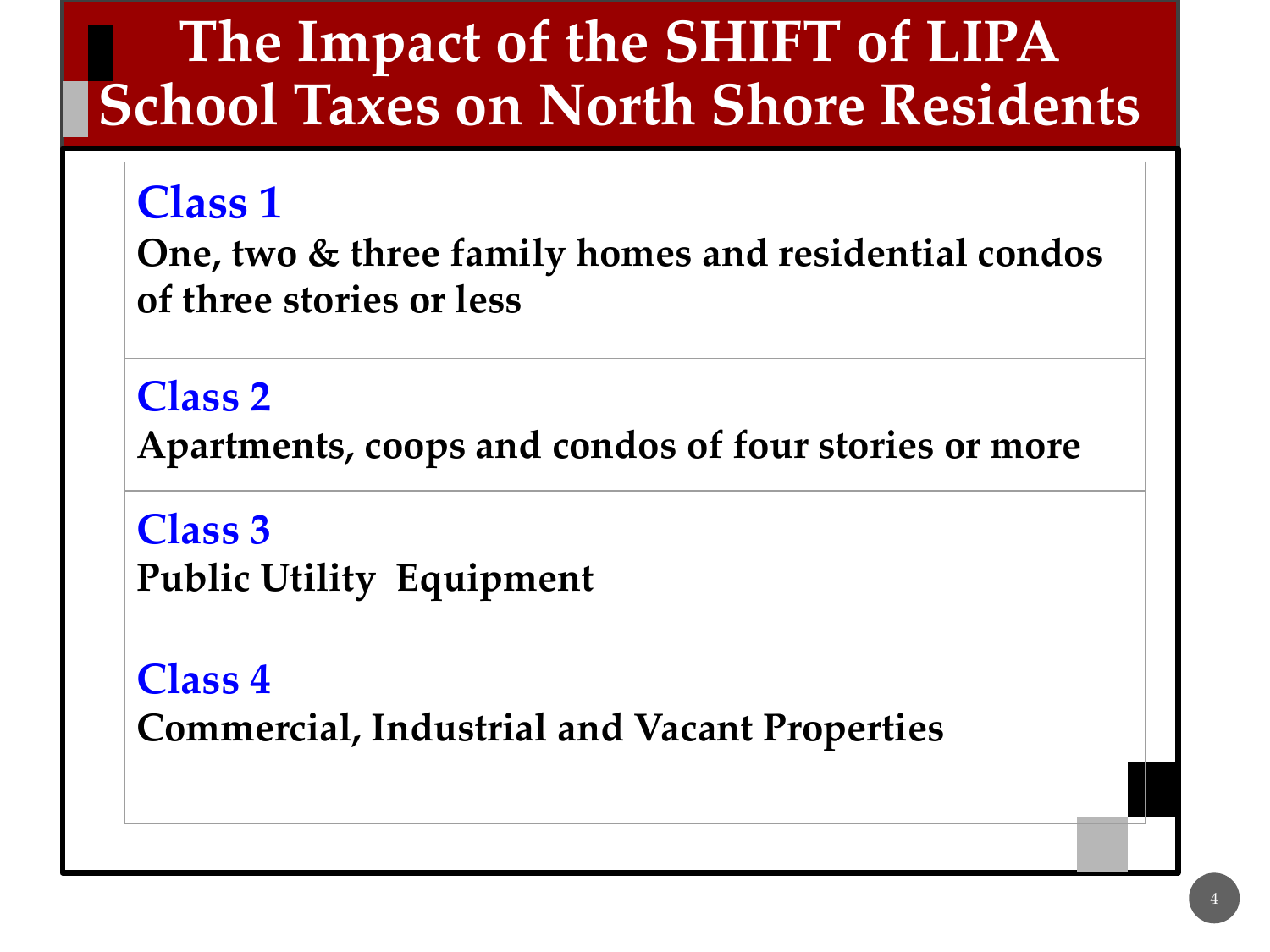**● Impact on homeowners-in 2022-23**

| <b>Total Levy</b><br>2021-22 | <b>Proposed Tax</b><br>Levy 2022-23            | Levy<br><b>Increase</b> |
|------------------------------|------------------------------------------------|-------------------------|
| 92,337,256                   | 94,644,364                                     | 2,307,108               |
|                              | <b>Estimated Amount of Shift to Homeowners</b> |                         |
| 68,731,929                   | 73,004,930                                     | 4,273,001               |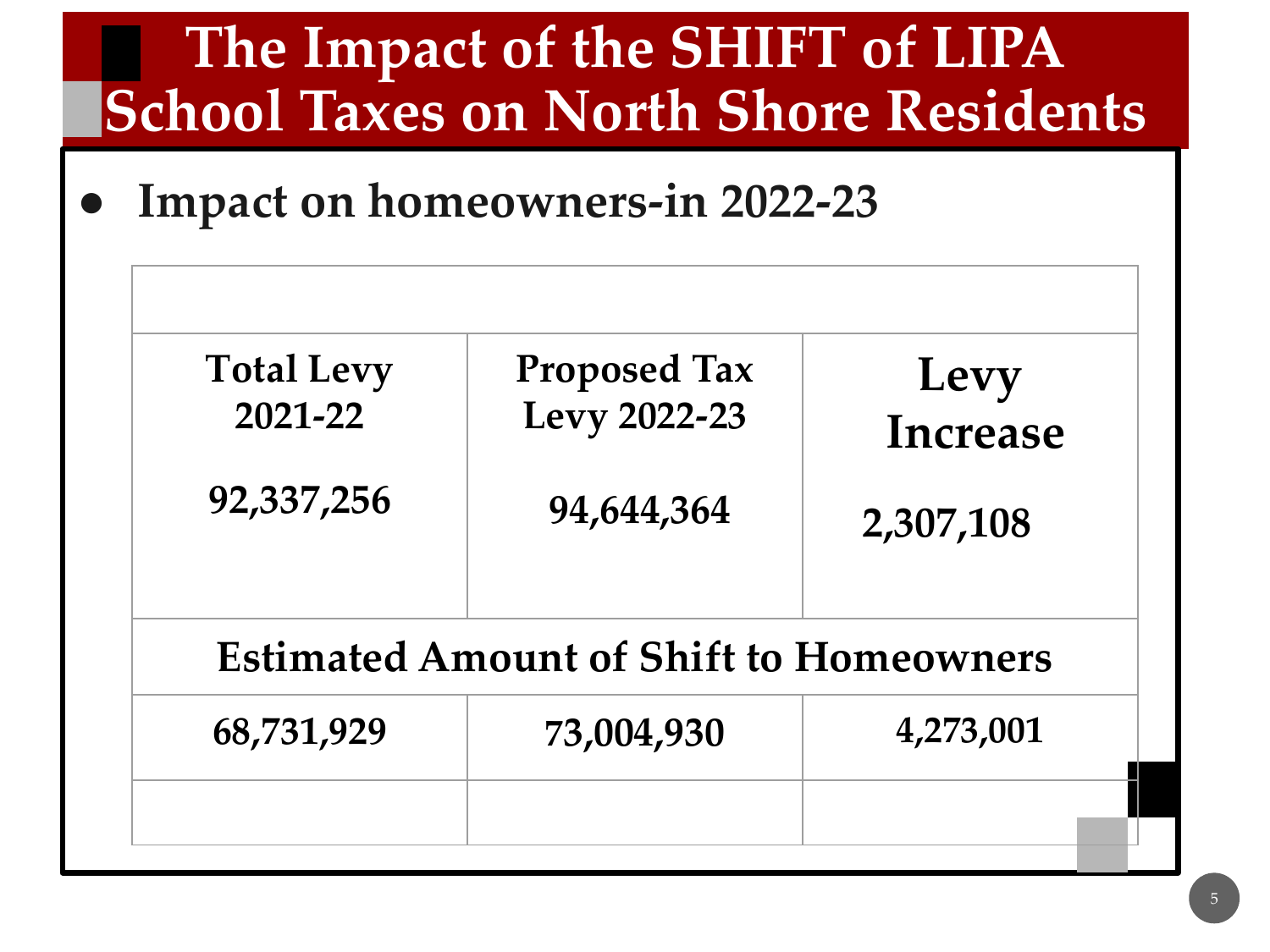**● Impact on homeowners-in 2022-23-Tax Rate**

| 2021-22    | 2022-23                      | <b>Difference</b> |
|------------|------------------------------|-------------------|
|            |                              |                   |
|            | <b>Class 1 Share of Levy</b> |                   |
| 68,731,929 | 73,004,930                   | 4,273,001         |
|            | <b>Class 1 Tax Rate</b>      |                   |
| 1,949.344  | 2,070.533                    | 121.189           |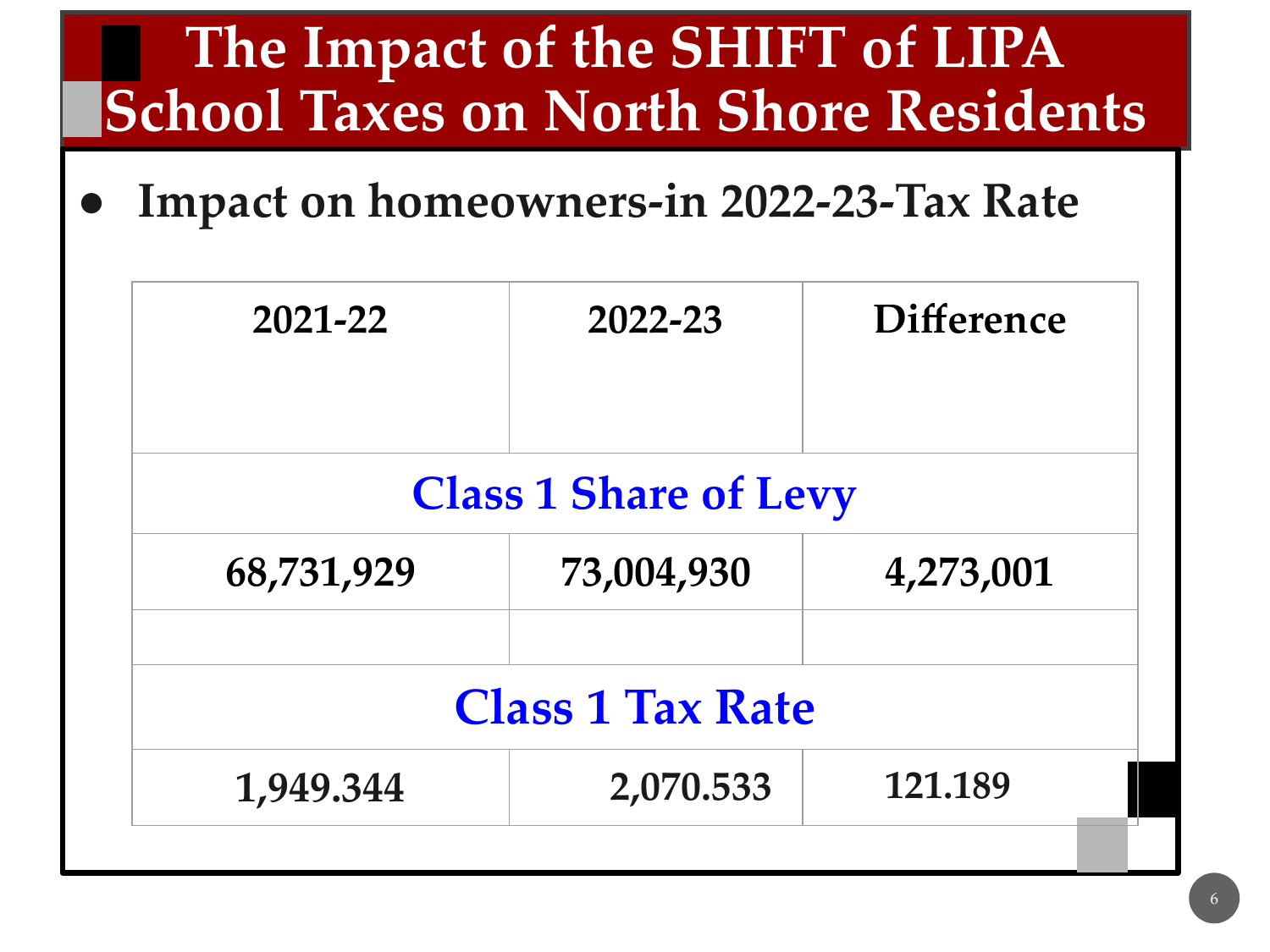**Impact on Average Homeowners 2022-23-School Taxes-Before STAR Reimbursement**

| <b>Total Levy Class 1-Single Family Homes</b> |                                |                                                                   |                                            |                                                    |
|-----------------------------------------------|--------------------------------|-------------------------------------------------------------------|--------------------------------------------|----------------------------------------------------|
| <b>Home Value</b>                             | <b>School Taxes</b><br>2021-22 | <b>Estimated</b><br>2022-23<br>Increase in<br><b>School Taxes</b> | Proposed<br><b>School Taxes</b><br>2022-23 | Year <sub>1</sub><br>Percentage<br><b>Increase</b> |
| 750,000                                       | \$14,620                       | \$909                                                             | \$15,529                                   | $6.22\%$                                           |
| 1,000,000                                     | \$19,493                       | \$1,212                                                           | \$20,705                                   | $6.22\%$                                           |
| 1,500,000                                     | \$29,240                       | \$1,818                                                           | \$31,058                                   | $6.22\%$                                           |
| 2,000,000                                     | \$38,987                       | \$2,424                                                           | \$41,411                                   | $6.22\%$                                           |